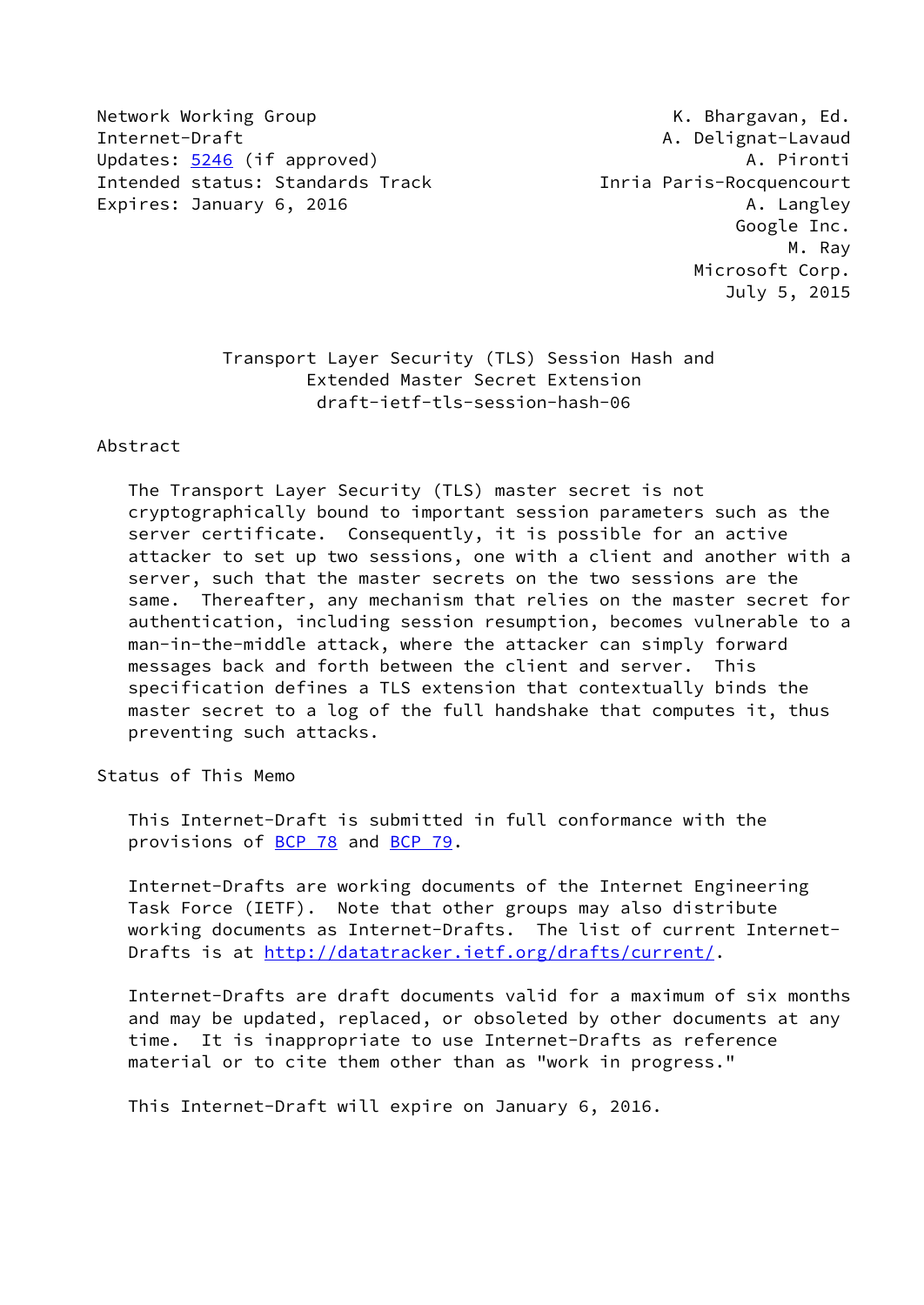## <span id="page-1-1"></span>Copyright Notice

 Copyright (c) 2015 IETF Trust and the persons identified as the document authors. All rights reserved.

This document is subject to **[BCP 78](https://datatracker.ietf.org/doc/pdf/bcp78)** and the IETF Trust's Legal Provisions Relating to IETF Documents [\(http://trustee.ietf.org/license-info](http://trustee.ietf.org/license-info)) in effect on the date of publication of this document. Please review these documents carefully, as they describe your rights and restrictions with respect to this document. Code Components extracted from this document must include Simplified BSD License text as described in Section 4.e of the Trust Legal Provisions and are provided without warranty as described in the Simplified BSD License.

# Table of Contents

|                  |                                                                                                                                                                                                                                                                                                                                                                                                                                                                                                             | $\overline{2}$ |
|------------------|-------------------------------------------------------------------------------------------------------------------------------------------------------------------------------------------------------------------------------------------------------------------------------------------------------------------------------------------------------------------------------------------------------------------------------------------------------------------------------------------------------------|----------------|
| $\overline{2}$ . |                                                                                                                                                                                                                                                                                                                                                                                                                                                                                                             | $\overline{5}$ |
| 3.               |                                                                                                                                                                                                                                                                                                                                                                                                                                                                                                             | $\overline{5}$ |
| $\overline{4}$ . | The Extended Master Secret                                                                                                                                                                                                                                                                                                                                                                                                                                                                                  | $\overline{5}$ |
| 5.               |                                                                                                                                                                                                                                                                                                                                                                                                                                                                                                             | 6              |
|                  | Extension Definition<br>5.1.                                                                                                                                                                                                                                                                                                                                                                                                                                                                                | 6              |
|                  | 5.2. Client and Server Behavior: Full Handshake                                                                                                                                                                                                                                                                                                                                                                                                                                                             | 6              |
|                  | 5.3. Client and Server Behavior: Abbreviated Handshake                                                                                                                                                                                                                                                                                                                                                                                                                                                      | $\overline{1}$ |
|                  | Interoperability Considerations<br>5.4.                                                                                                                                                                                                                                                                                                                                                                                                                                                                     | 8              |
|                  |                                                                                                                                                                                                                                                                                                                                                                                                                                                                                                             | $\overline{9}$ |
|                  | Triple Handshake Preconditions and Impact<br>6.1.                                                                                                                                                                                                                                                                                                                                                                                                                                                           | 9              |
|                  | Cryptographic Properties of the Hash Function<br>6.2.                                                                                                                                                                                                                                                                                                                                                                                                                                                       | 11             |
|                  | Handshake Messages included in the Session Hash<br>6.3.                                                                                                                                                                                                                                                                                                                                                                                                                                                     | 11             |
|                  | 6.4.                                                                                                                                                                                                                                                                                                                                                                                                                                                                                                        | 12             |
| <u>7</u> .       |                                                                                                                                                                                                                                                                                                                                                                                                                                                                                                             | 12             |
| 8.               |                                                                                                                                                                                                                                                                                                                                                                                                                                                                                                             | 12             |
| 9.               |                                                                                                                                                                                                                                                                                                                                                                                                                                                                                                             | 12             |
|                  | Normative References<br>9.1.                                                                                                                                                                                                                                                                                                                                                                                                                                                                                | 12             |
|                  | Informative References<br>9.2.                                                                                                                                                                                                                                                                                                                                                                                                                                                                              | 13             |
|                  | Authors' Addresses<br>$\mathbf{1} \quad \mathbf{1} \quad \mathbf{1} \quad \mathbf{1} \quad \mathbf{1} \quad \mathbf{1} \quad \mathbf{1} \quad \mathbf{1} \quad \mathbf{1} \quad \mathbf{1} \quad \mathbf{1} \quad \mathbf{1} \quad \mathbf{1} \quad \mathbf{1} \quad \mathbf{1} \quad \mathbf{1} \quad \mathbf{1} \quad \mathbf{1} \quad \mathbf{1} \quad \mathbf{1} \quad \mathbf{1} \quad \mathbf{1} \quad \mathbf{1} \quad \mathbf{1} \quad \mathbf{1} \quad \mathbf{1} \quad \mathbf{1} \quad \mathbf{$ | 14             |

## <span id="page-1-0"></span>[1](#page-1-0). Introduction

In TLS [\[RFC5246](https://datatracker.ietf.org/doc/pdf/rfc5246)], every session has a "master\_secret" computed as:

master\_secret = PRF(pre\_master\_secret, "master secret",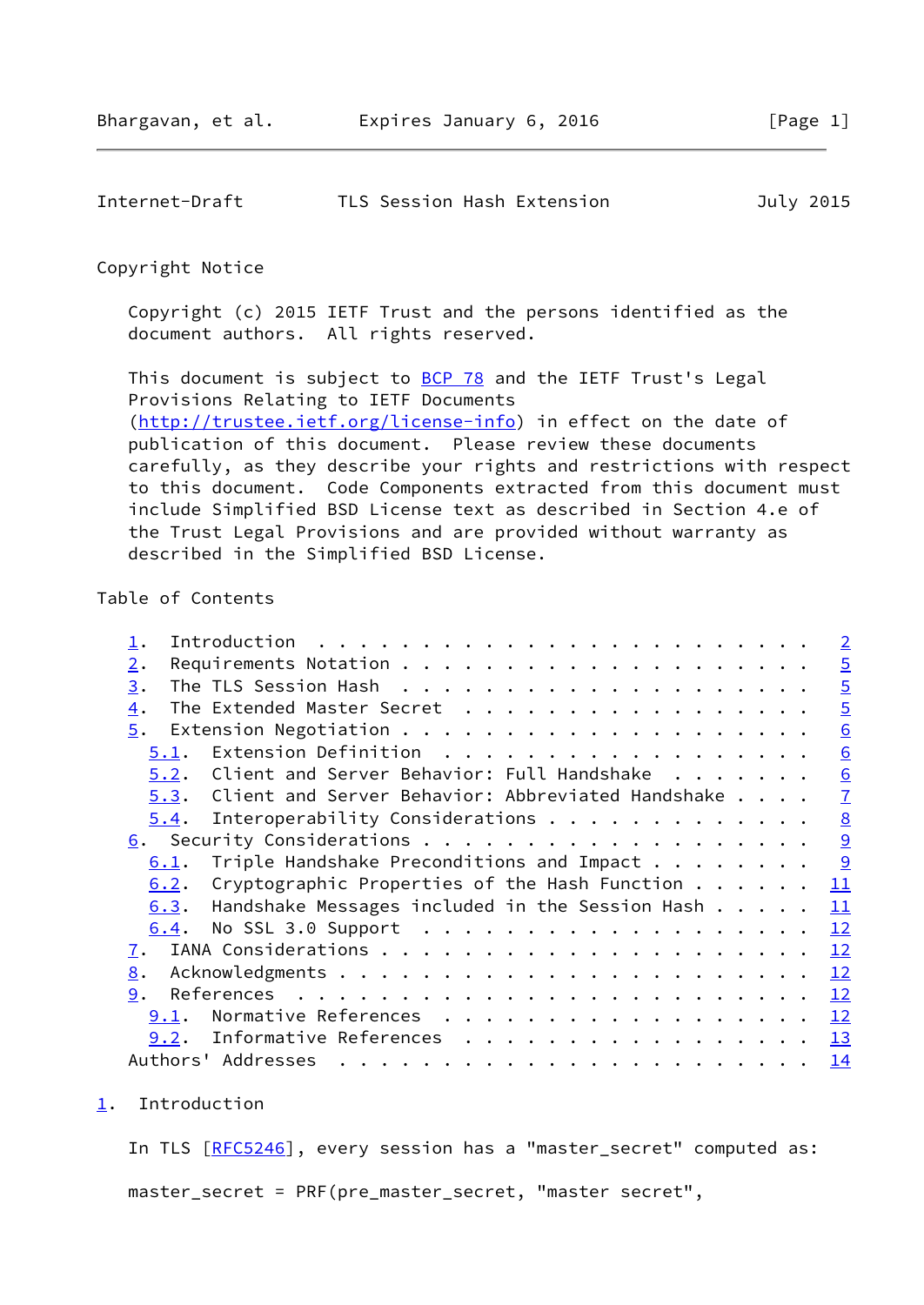ClientHello.random + ServerHello.random) [0..47];

 where the "pre\_master\_secret" is the result of some key exchange protocol. For example, when the handshake uses an RSA ciphersuite,

| Bhargavan, et al. |  | Expires January 6, 2016 | [Page 2] |
|-------------------|--|-------------------------|----------|
|-------------------|--|-------------------------|----------|

Internet-Draft TLS Session Hash Extension July 2015

 this value is generated uniformly at random by the client, whereas for DHE ciphersuites, it is the result of a Diffie-Hellman key agreement.

As described in [\[TRIPLE-HS](#page-14-1)], in both the RSA and DHE key exchanges, an active attacker can synchronize two TLS sessions so that they share the same "master\_secret". For an RSA key exchange where the client is unauthenticated, this is achieved as follows. Suppose a client C connects to a server A. C does not realize that A is malicious and that A connects in the background to an honest server S and completes both handshakes. For simplicity, assume that C and S only use RSA ciphersuites.

- 1. C sends a "ClientHello" to A, and A forwards it to S.
- 2. S sends a "ServerHello" to A, and A forwards it to C.
- 3. S sends a "Certificate", containing its certificate chain, to A. A replaces it with its own certificate chain and sends it to C.
- 4. S sends a "ServerHelloDone" to A, and A forwards it to C.
- 5. C sends a "ClientKeyExchange" to A, containing the "pre\_master\_secret", encrypted with A's public key. A decrypts the "pre\_master\_secret", re-encrypts it with S's public key and sends it on to S.
- 6. C sends a "Finished" to A. A computes a "Finished" for its connection with S, and sends it to S.
- 7. S sends a "Finished" to A. A computes a "Finished" for its connection with C, and sends it to C.

 At this point, both connections (between C and A, and between A and S) have new sessions that share the same "pre\_master\_secret", "ClientHello.random", "ServerHello.random", as well as other session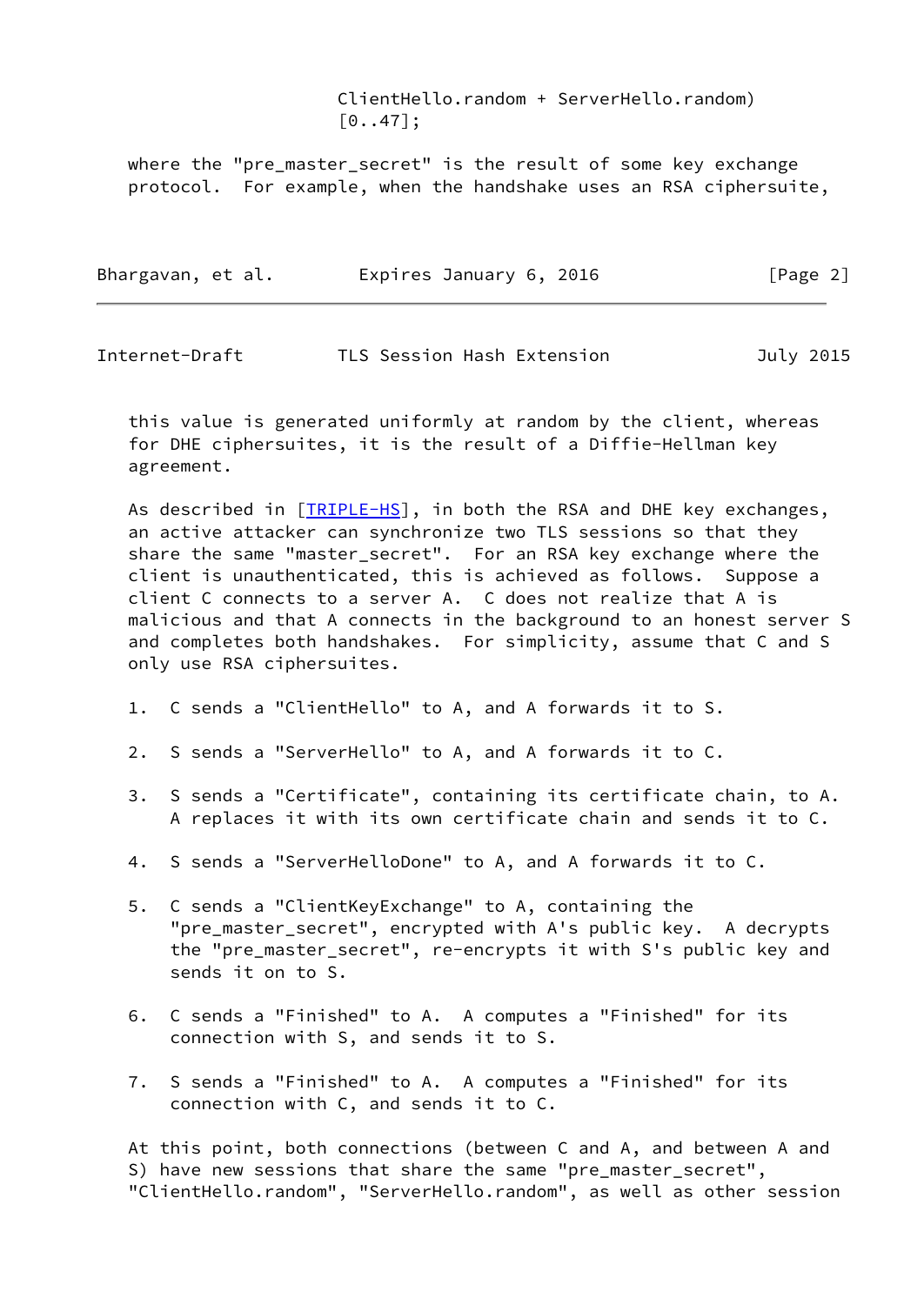parameters, including the session identifier and, optionally, the session ticket. Hence, the "master\_secret" value will be equal for the two sessions and it will be associated both at C and S with the same session ID, even though the server identities on the two connections are different. Recall that C only sees A's certificate and is unaware of A's connection with S. Moreover, the record keys on the two connections will also be the same.

 The above scenario shows that TLS does not guarantee that the master secrets and keys used on different connections will be different. Even if client authentication is used, the scenario still works,

| Bhargavan, et al. | Expires January 6, 2016 | [Page 3] |
|-------------------|-------------------------|----------|
|-------------------|-------------------------|----------|

Internet-Draft TLS Session Hash Extension July 2015

 except that the two sessions now differ on both client and server identities.

 A similar scenario can be achieved when the handshake uses a DHE ciphersuite. Note that even if the client or server does not prefer using RSA or DHE, the attacker can force them to use it by offering only RSA or DHE in its hello messages. Handshakes using ECDHE ciphersuites are also vulnerable if they allow arbitrary explicit curves or use curves with small subgroups. Against more powerful adversaries, other key exchanges, such as SRP and PSK, have also been shown to be vulnerable [\[VERIFIED-BINDINGS](#page-14-2)].

 Once A has synchronized the two connections, since the keys are the same on the two sides, it can step away and transparently forward messages between C and S, reading and modifying when it desires. In the key exchange literature, such occurrences are called unknown key share attacks, since C and S share a secret but they both think that their secret is shared only with A. In themselves, these attacks do not break integrity or confidentiality between honest parties, but they offer a useful starting point from which to mount impersonation attacks on C and S.

 Suppose C tries to resume its session on a new connection with A. A can then resume its session with S on a new connection and forward the abbreviated handshake messages unchanged between C and S. Since the abbreviated handshake only relies on the master secret for authentication, and does not mention client or server identities, both handshakes complete successfully, resulting in the same session keys and the same handshake log. A still knows the connection keys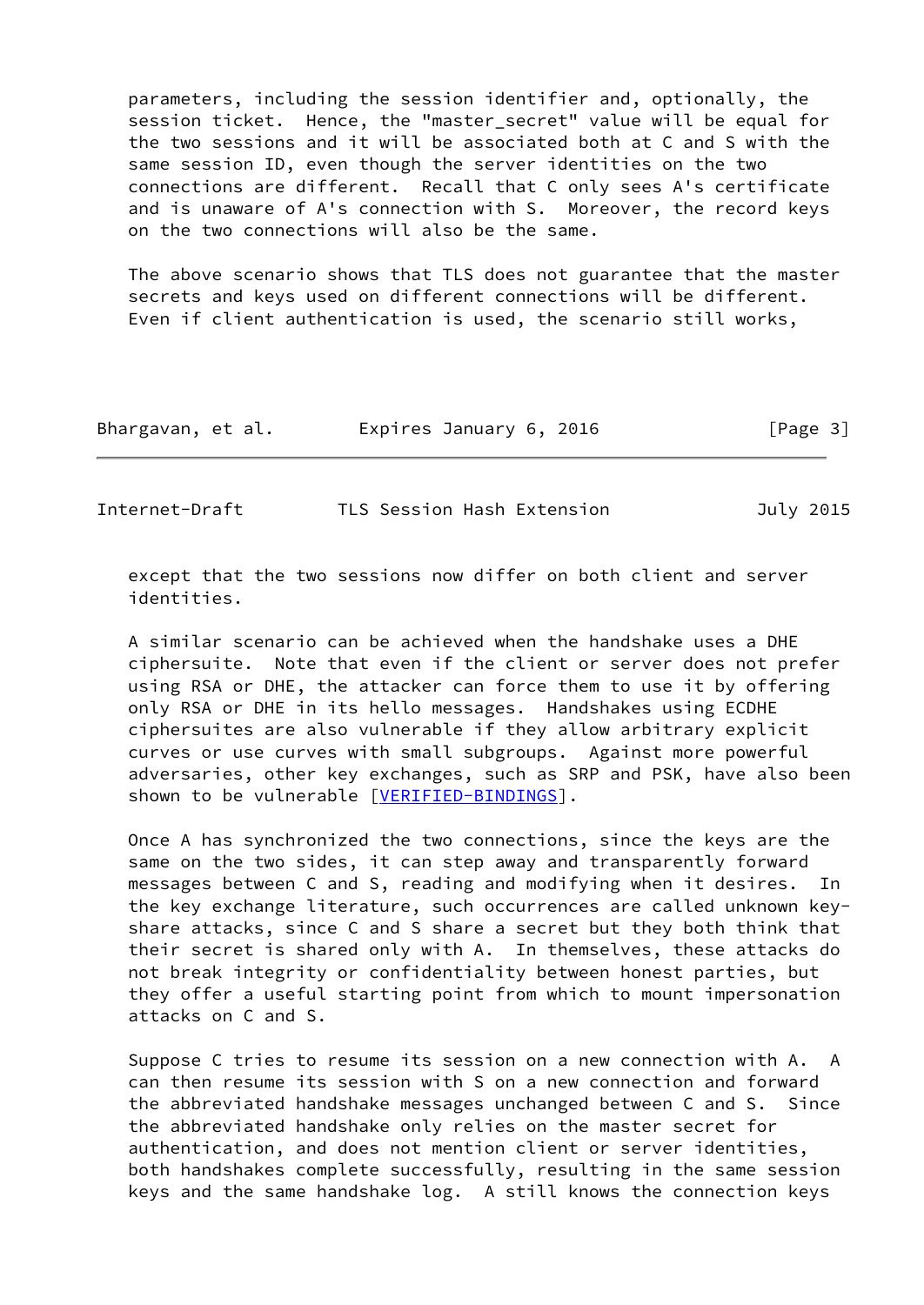and can send messages to both C and S.

 Critically, on the new connection, even the handshake log is the same on C and S, thus defeating any man-in-the-middle protection scheme that relies on the uniqueness of finished messages, such as the secure renegotiation indication extension [[RFC5746](https://datatracker.ietf.org/doc/pdf/rfc5746)] or TLS channel bindings [\[RFC5929](https://datatracker.ietf.org/doc/pdf/rfc5929)]. [\[TRIPLE-HS\]](#page-14-1) describes several exploits based on such session synchronization attacks. In particular, it describes a man-in-the-middle attack, called the "triple handshake", that circumvents the protections of [\[RFC5746](https://datatracker.ietf.org/doc/pdf/rfc5746)] to break client authenticated TLS renegotiation after session resumption. Similar attacks apply to application-level authentication mechanisms that rely on channel bindings [\[RFC5929](https://datatracker.ietf.org/doc/pdf/rfc5929)] or on key material exported from TLS [\[RFC5705](https://datatracker.ietf.org/doc/pdf/rfc5705)].

 The underlying protocol issue leading to these attacks is that the TLS master secret is not guaranteed to be unique across sessions, since it is not context-bound to the full handshake that generated it. If we fix this problem in the initial master secret computation,

| Bhargavan, et al. | Expires January 6, 2016 | [Page 4] |
|-------------------|-------------------------|----------|
|-------------------|-------------------------|----------|

<span id="page-4-1"></span>

| Internet-Draft | TLS Session Hash Extension | July 2015 |
|----------------|----------------------------|-----------|
|----------------|----------------------------|-----------|

 all these attacks can be prevented. This specification introduces a TLS extension that changes the way the "master\_secret" value is computed in a full handshake by including the log of the handshake messages, so that different sessions will, by construction, have different master secrets. This prevents the attacks described in [\[TRIPLE-HS](#page-14-1)] and documented in Section [2.11 of \[RFC7457\].](https://datatracker.ietf.org/doc/pdf/rfc7457#section-2.11)

<span id="page-4-0"></span>[2](#page-4-0). Requirements Notation

 This document uses the same notation and terminology used in the TLS Protocol specification [\[RFC5246](https://datatracker.ietf.org/doc/pdf/rfc5246)].

 The key words "MUST", "MUST NOT", "REQUIRED", "SHALL", "SHALL NOT", "SHOULD", "SHOULD NOT", "RECOMMENDED", "MAY", and "OPTIONAL" in this document are to be interpreted as described in [RFC 2119 \[RFC2119](https://datatracker.ietf.org/doc/pdf/rfc2119)].

<span id="page-4-2"></span>[3](#page-4-2). The TLS Session Hash

When a full TLS handshake takes place, we define

session\_hash = Hash(handshake\_messages)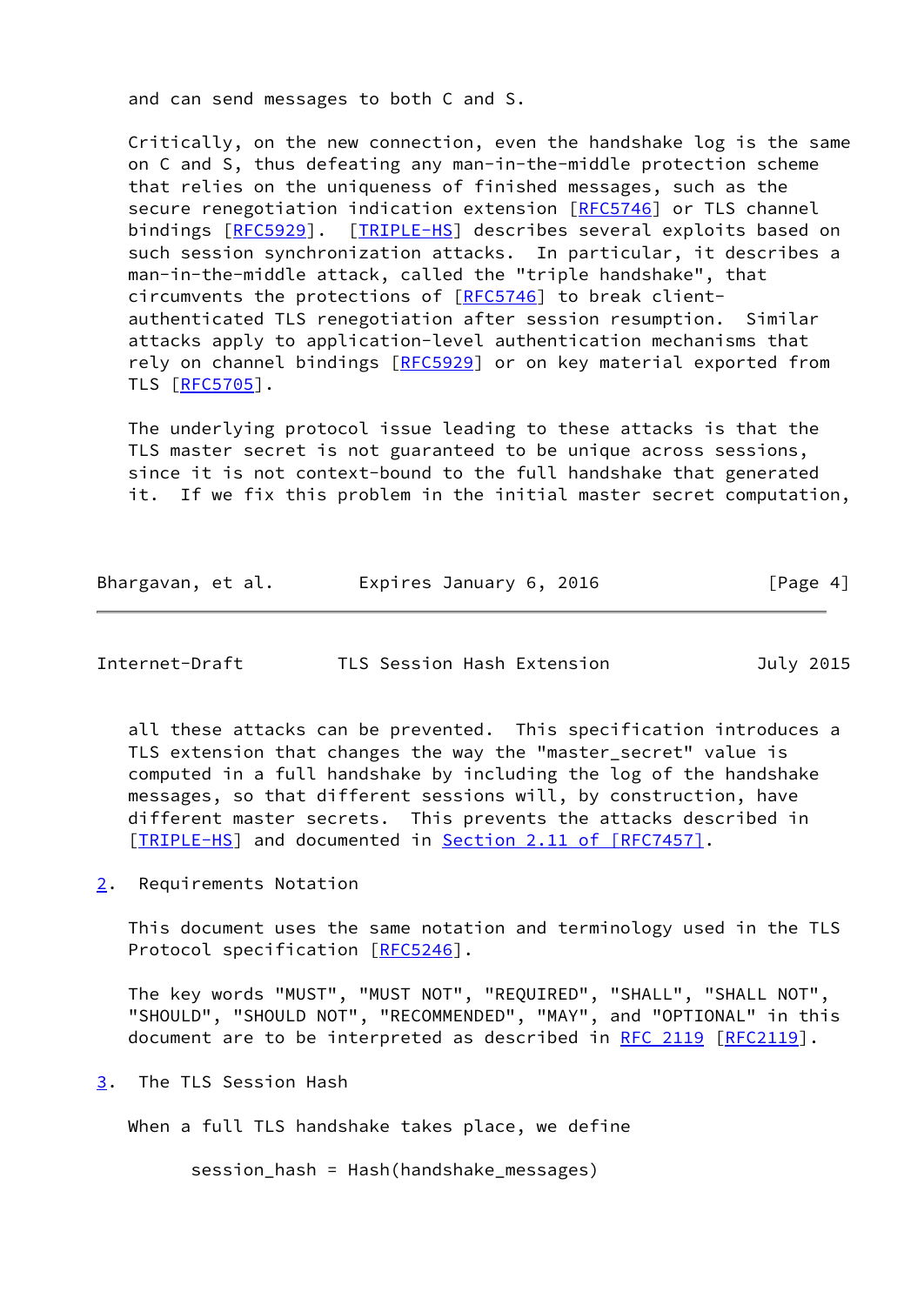where "handshake\_messages" refers to all handshake messages sent or received, starting at the ClientHello up to and including the ClientKeyExchange message, including the type and length fields of the handshake messages. This is the concatenation of all the exchanged Handshake structures, as defined in [Section](https://datatracker.ietf.org/doc/pdf/rfc5246#section-7.4) 7.4 of  [\[RFC5246\]](https://datatracker.ietf.org/doc/pdf/rfc5246#section-7.4).

For TLS 1.2, the "Hash" function is the one defined in [Section](https://datatracker.ietf.org/doc/pdf/rfc5246#section-7.4.9) 7.4.9  [of \[RFC5246\]](https://datatracker.ietf.org/doc/pdf/rfc5246#section-7.4.9) for the Finished message computation. For all previous versions of TLS, the "Hash" function computes the concatenation of MD5 and SHA1.

 There is no "session\_hash" for resumed handshakes, as they do not lead to the creation of a new session.

<span id="page-5-0"></span>[4](#page-5-0). The Extended Master Secret

 When the extended master secret extension is negotiated in a full handshake, the "master\_secret" is computed as

 master\_secret = PRF(pre\_master\_secret, "extended master secret", session\_hash) [0..47];

The extended master secret computation differs from the [\[RFC5246](https://datatracker.ietf.org/doc/pdf/rfc5246)] in the following ways:

| Bhargavan, et al.<br>Expires January 6, 2016 | [Page 5] |
|----------------------------------------------|----------|
|----------------------------------------------|----------|

<span id="page-5-1"></span>Internet-Draft TLS Session Hash Extension July 2015

- o The "extended master secret" label is used instead of "master secret";
- o The "session hash" is used instead of the "ClientHello.random" and "ServerHello.random".

 The "session\_hash" depends upon a handshake log that includes "ClientHello.random" and "ServerHello.random", in addition to ciphersuites, key exchange information, and certificates (if any) from the client and server. Consequently, the extended master secret depends upon the choice of all these session parameters.

 This design reflects the recommendation that keys should be bound to the security contexts that compute them  $[SP800-108]$  $[SP800-108]$ . The technique of mixing a hash of the key exchange messages into master key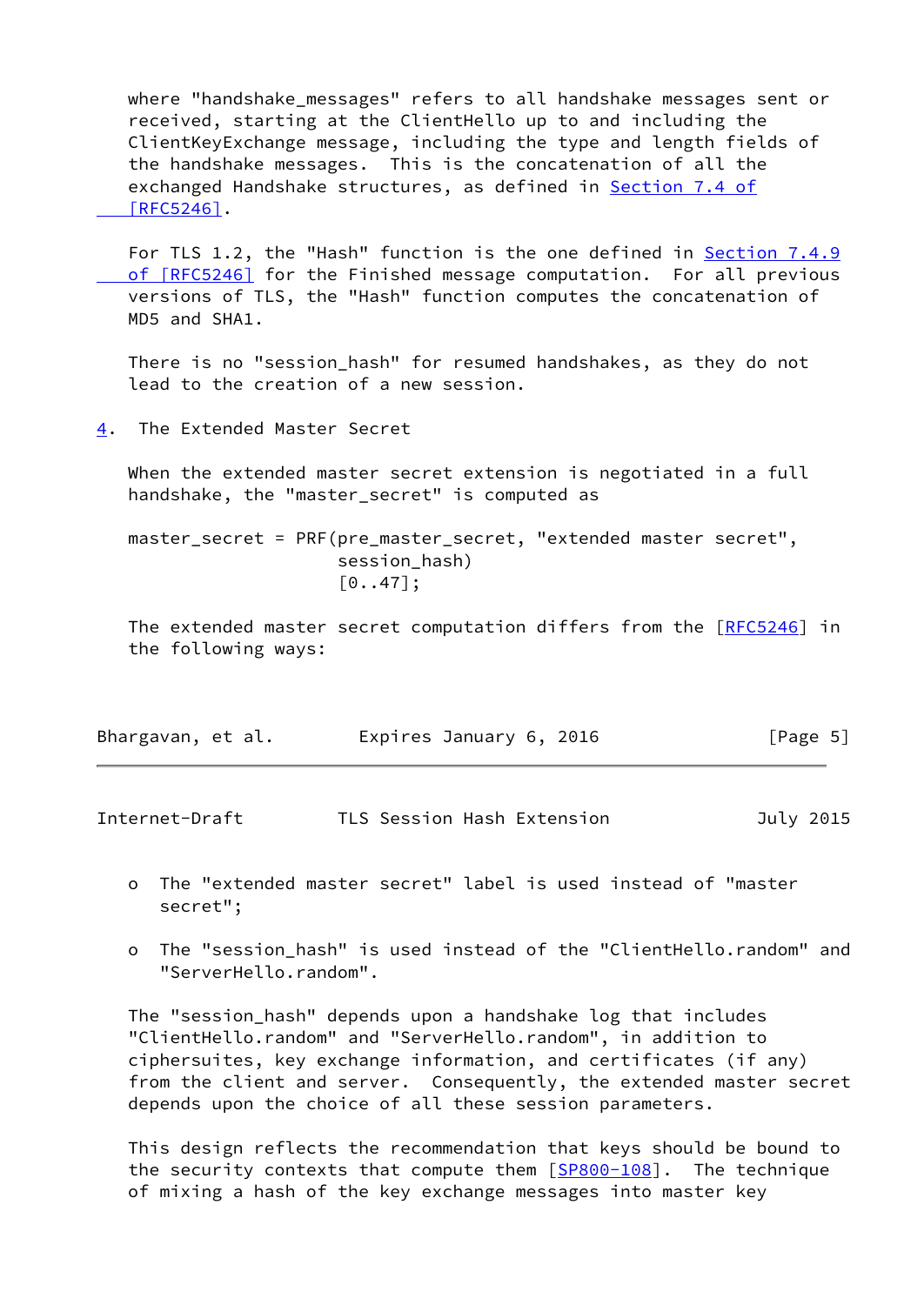derivation is already used in other well-known protocols such as SSH [\[RFC4251](https://datatracker.ietf.org/doc/pdf/rfc4251)].

 Clients and servers SHOULD NOT accept handshakes that do not use the extended master secret, especially if they rely on features like compound authentication that fall into the vulnerable cases described in [Section 6.1](#page-9-2).

<span id="page-6-0"></span>[5](#page-6-0). Extension Negotiation

<span id="page-6-1"></span>[5.1](#page-6-1). Extension Definition

 This document defines a new TLS extension, "extended\_master\_secret" (with extension type 0x0017), which is used to signal both client and server to use the extended master secret computation. The "extension data" field of this extension is empty. Thus, the entire encoding of the extension is 00 17 00 00 (in hexadecimal.)

 Although this document refers only to TLS, the extension proposed here can also be used with Datagram TLS (DTLS) [\[RFC6347](https://datatracker.ietf.org/doc/pdf/rfc6347)].

 If the client and server agree on this extension, and a full handshake takes place, both client and server MUST use the extended master secret derivation algorithm, as defined in **Section 4.** All other cryptographic computations remain unchanged.

<span id="page-6-2"></span>[5.2](#page-6-2). Client and Server Behavior: Full Handshake

 In the following, we use the phrase "abort the handshake" as shorthand for terminating the handshake by sending a fatal "handshake\_failure" alert.

| Bhargavan, et al. |  | Expires January 6, 2016 |  | [Page 6] |  |
|-------------------|--|-------------------------|--|----------|--|
|                   |  |                         |  |          |  |

<span id="page-6-3"></span>Internet-Draft TLS Session Hash Extension July 2015

 In all handshakes, a client implementing this document MUST send the "extended\_master\_secret" extension in its ClientHello.

 If a server implementing this document receives the "extended\_master\_secret" extension, it MUST include the extension in its ServerHello message.

If both the ClientHello and ServerHello contain the extension, the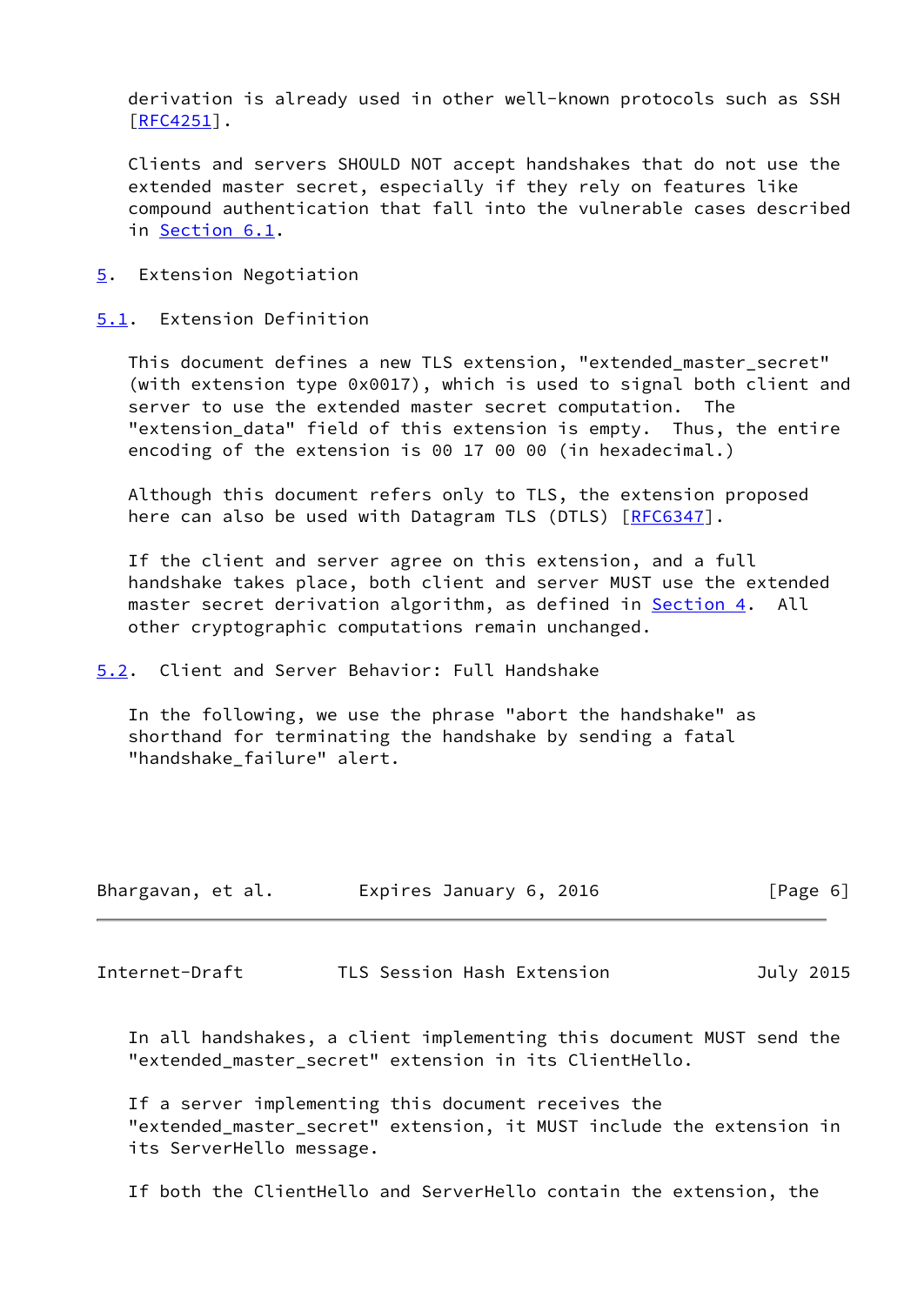new session uses the extended master secret computation.

 If the server receives a ClientHello without the extension, it SHOULD abort the handshake if it does not wish to interoperate with legacy clients. If it chooses to continue the handshake, then it MUST NOT include the extension in the ServerHello.

 If a client receives a ServerHello without the extension, it SHOULD abort the handshake if it does not wish to interoperate with legacy servers.

 If the client and server choose to continue a full handshake without the extension, they MUST use the standard master secret derivation for the new session. In this case, the new session is not protected by the mechanisms described in this document. So, implementers should follow the guidelines in [Section 5.4](#page-8-0) to avoid dangerous usage scenarios. In particular, the master secret derived from the new session should not be used for application-level authentication.

<span id="page-7-0"></span>[5.3](#page-7-0). Client and Server Behavior: Abbreviated Handshake

 The client SHOULD NOT offer an abbreviated handshake to resume a session that does not use an extended master secret. Instead, it SHOULD offer a full handshake.

 If the client chooses to offer an abbreviated handshake even for such sessions, in order to support legacy insecure resumption, then the current connection is not protected by the mechanisms in this document. So, the client should follow the guidelines in [Section 5.4](#page-8-0) to avoid dangerous usage scenarios. In particular, renegotiation is no longer secure on this connection, even if the client and server support the renegotiation indication extension [\[RFC5746](https://datatracker.ietf.org/doc/pdf/rfc5746)].

 When offering an abbreviated handshake, the client MUST send the "extended\_master\_secret" extension in its ClientHello.

 If a server receives a ClientHello for an abbreviated handshake offering to resume a known previous session, it behaves as follows:

Bhargavan, et al. **Expires January 6, 2016** 
[Page 7]

<span id="page-7-1"></span>Internet-Draft TLS Session Hash Extension July 2015

o If the original session did not use the "extended\_master\_secret"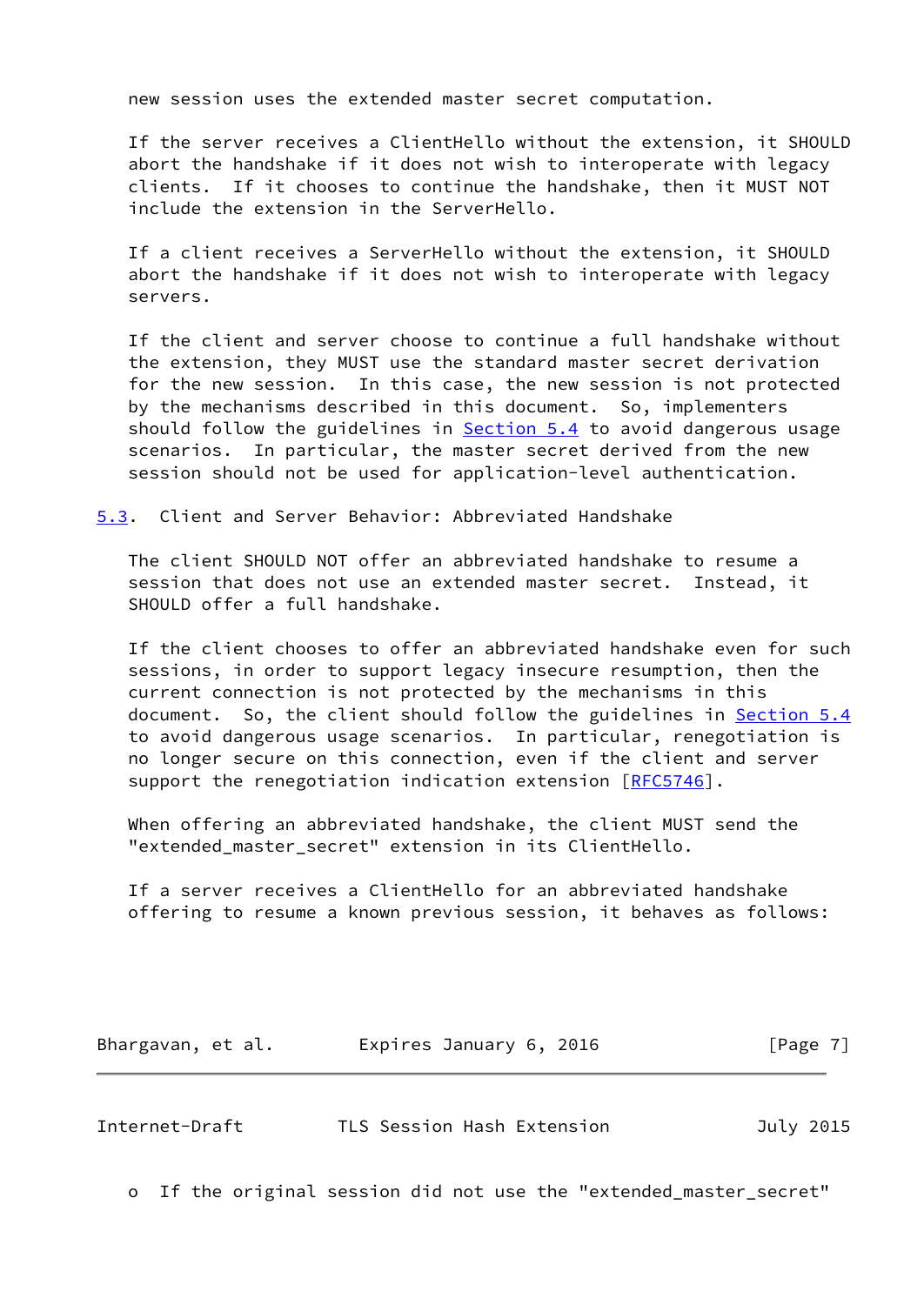extension but the new ClientHello contains the extension, then the server MUST NOT perform the abbreviated handshake. Instead, it SHOULD continue with a full handshake (as described in [Section 5.2](#page-6-2)) to negotiate a new session.

- o If the original session used the "extended\_master\_secret" extension but the new ClientHello does not contain the extension, the server MUST abort the abbreviated handshake.
- o If neither the original session nor the new ClientHello uses the extension, the server SHOULD abort the handshake. If it continues with an abbreviated handshake in order to support legacy insecure resumption, the connection is no longer protected by the mechanisms in this document, and the server should follow the guidelines in [Section 5.4](#page-8-0).
- o If the new ClientHello contains the extension and the server chooses to continue the handshake, then the server MUST include the "extended\_master\_secret" extension in its ServerHello message.

 If a client receives a ServerHello that accepts an abbreviated handshake, it behaves as follows:

- o If the original session did not use the "extended\_master\_secret" extension but the new ServerHello contains the extension, the client MUST abort the handshake.
- o If the original session used the extension but the new ServerHello does not contain the extension, the client MUST abort the handshake.

 If the client and server continue the abbreviated handshake, they derive the connection keys for the new session as usual from the master secret of the original session.

<span id="page-8-0"></span>[5.4](#page-8-0). Interoperability Considerations

 To allow interoperability with legacy clients and servers, a TLS peer may decide to accept full handshakes that use the legacy master secret computation. If so, they need to differentiate between sessions that use legacy and extended master secrets by adding a flag to the session state.

 If a client or server chooses to continue with a full handshake without the extended master secret extension, then the new session becomes vulnerable to the man-in-the-middle key synchronization attack described in **Section 1</u>.** Hence, the client or server MUST NOT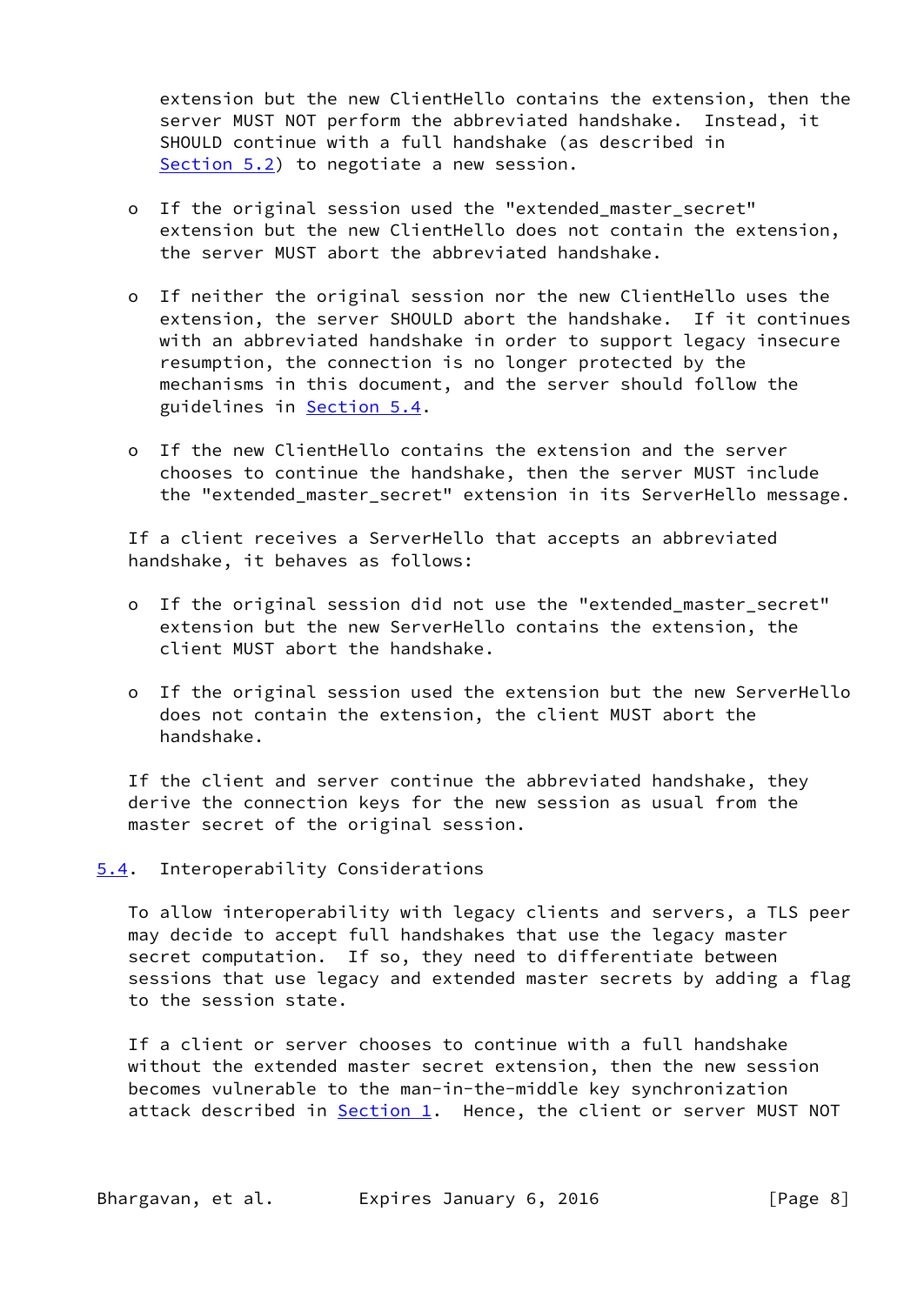<span id="page-9-1"></span> export any key material based on the new master secret for any subsequent application-level authentication. In particular, it MUST disable [\[RFC5705](https://datatracker.ietf.org/doc/pdf/rfc5705)] and any EAP protocol relying on compound authentication [\[COMPOUND-AUTH](#page-14-4)].

 If a client or server chooses to continue an abbreviated handshake to resume a session that does not use the extended master secret, then the current connection becomes vulnerable to a man-in-the-middle handshake log synchronization attack as described in [Section 1](#page-1-0). Hence, the client or server MUST NOT use the current handshake's "verify\_data" for application-level authentication. In particular, the client MUST disable renegotiation and any use of the "tls-unique" channel binding [\[RFC5929](https://datatracker.ietf.org/doc/pdf/rfc5929)] on the current connection.

 If the original session uses an extended master secret, but the ClientHello or ServerHello in the abbreviated handshake does not include the extension, it MAY be safe to continue the abbreviated handshake since it is protected by the extended master secret of the original session. This scenario may occur, for example, when a server that implements this extension establishes a session, but the session is subsequently resumed at a different server that does not support the extension. Since such situations are unusual and likely to be the result of transient or inadvertent misconfigurations, this draft recommends that the client and server MUST abort such handshakes.

<span id="page-9-0"></span>[6](#page-9-0). Security Considerations

<span id="page-9-2"></span>[6.1](#page-9-2). Triple Handshake Preconditions and Impact

 One way to mount a triple handshake attack has been described in [Section 1](#page-1-0), along with a mention of the security mechanisms that break due to the attack; more in-depth discussion and diagrams can be found in [[TRIPLE-HS\]](#page-14-1). Here, some further discussion is presented about attack preconditions and impact.

 To mount a triple handshake attack, it must be possible to force the same master secret on two different sessions. For this to happen, two preconditions must be met:

- o The client, C, must be willing to connect to a malicious server, A. In certain contexts, like the web, this can be easily achieved, since a browser can be instructed to load content from an untrusted origin.
- o The pre-master secret must be synchronized on the two sessions.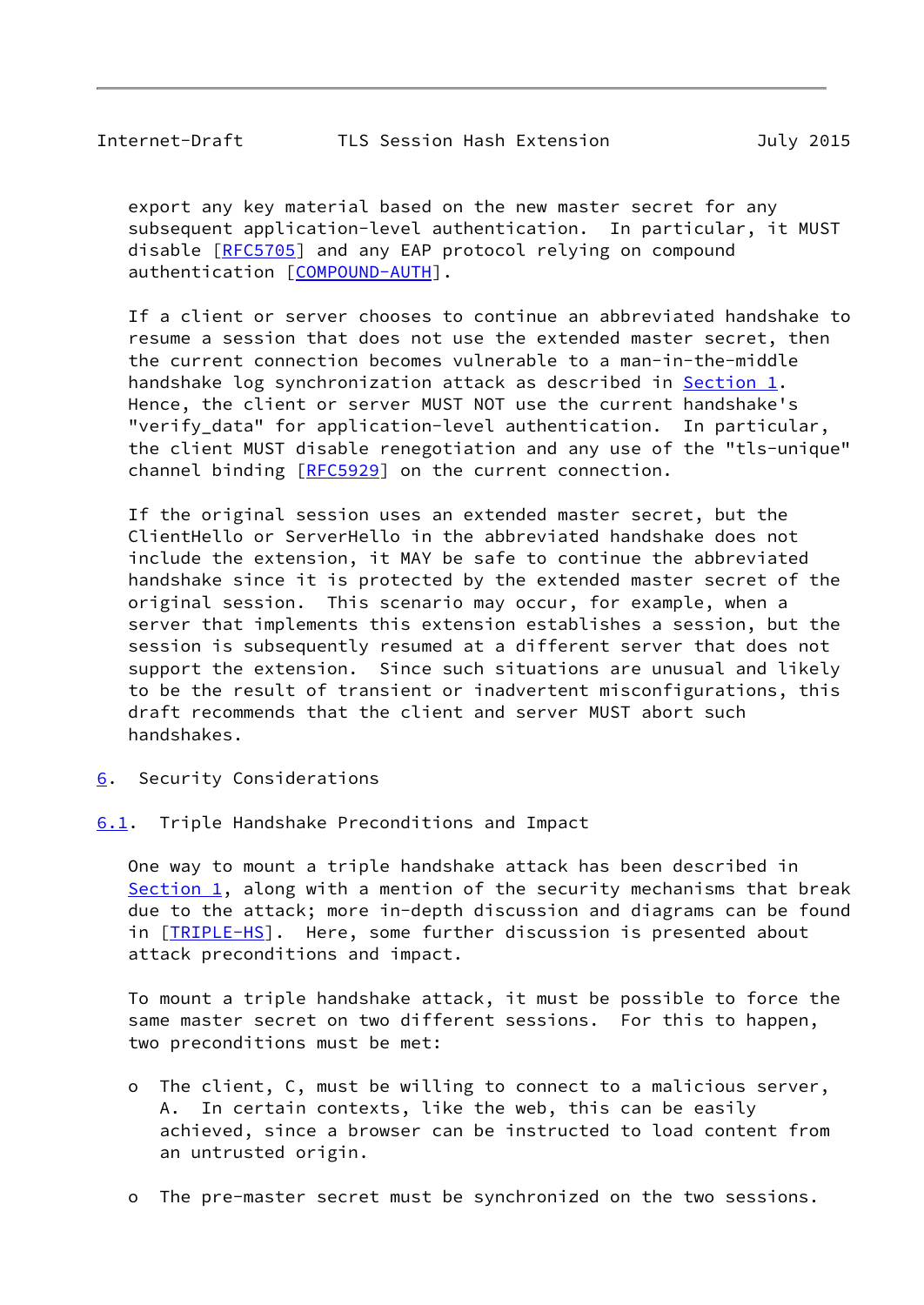This is particularly easy to achieve with the RSA and DHE key

Bhargavan, et al. Expires January 6, 2016 [Page 9]

Internet-Draft TLS Session Hash Extension July 2015

 exchanges, but under some conditions, ECDHE, SRP, and PSK key exchanges can be exploited to this effect as well.

 Once the master secret is synchronized on two sessions, any security property that relies on the uniqueness of the master secret is compromised. For example, a TLS exporter [[RFC5705](https://datatracker.ietf.org/doc/pdf/rfc5705)] no longer provides a unique key bound to the current session.

 TLS session resumption also relies on the uniqueness of the master secret to authenticate the resuming peers. Hence, if a synchronized session is resumed, the peers cannot be sure about each other's identities, and the attacker knows the connection keys. Clearly, a precondition to this step of the attack is that both client and server support session resumption (either via session identifier or session tickets [\[RFC5077](https://datatracker.ietf.org/doc/pdf/rfc5077)]).

 Additionally, in a synchronized abbreviated handshake, the whole transcript is synchronized, which includes the "verify\_data" values. So, after an abbreviated handshake, channel bindings like "tls- unique" [\[RFC5929](https://datatracker.ietf.org/doc/pdf/rfc5929)] will not identify uniquely the connection anymore.

 Synchronization of the "verify\_data" in abbreviated handshakes also undermines the security guarantees of the renegotiation indication extension [[RFC5746](https://datatracker.ietf.org/doc/pdf/rfc5746)], re-enabling a prefix-injection flaw similar to the renegotiation attack  $[Ray09]$ . However, in a triple handshake attack, the client sees the server certificate changing across different full handshakes. Hence, a precondition to mount this stage of the attack is that the client accepts different certificates at each handshake, even if their common names do not match. Before the triple handshake attack was discovered, this used to be widespread behavior, at least among some web browsers, that were hence vulnerable to the attack.

 The extended master secret extension thwarts triple handshake attacks at their first stage, by ensuring that different sessions necessarily end up with different master secret values. Hence, all security properties relying on the uniqueness of the master secret are now expected to hold. In particular, if a TLS session is protected by the extended master secret extension, it is safe to resume it, to use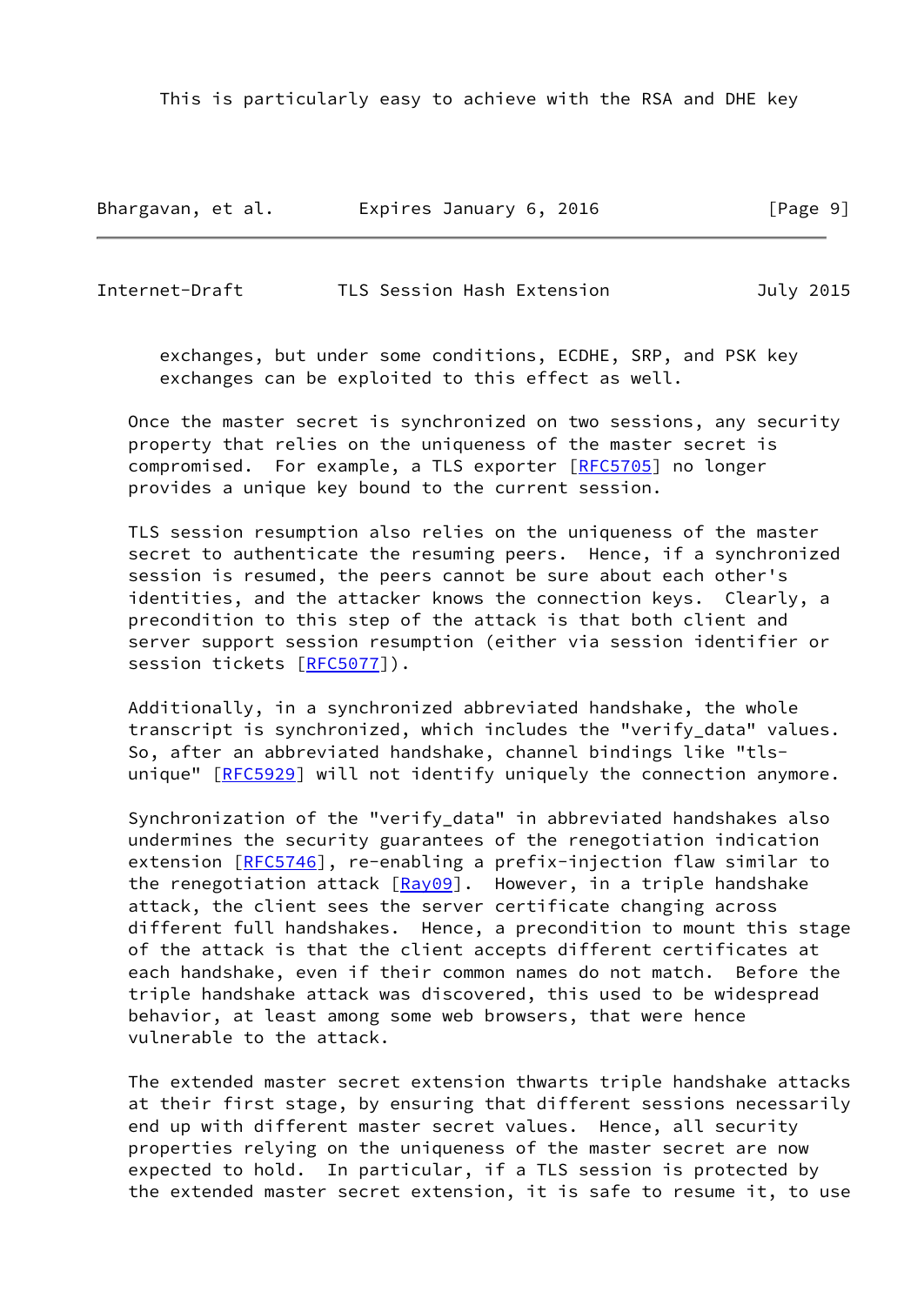its channel bindings, and to allow for certificate changes across renegotiation, meaning that all certificates are controlled by the same peer. A symbolic cryptographic protocol analysis justifying the extended master secret extension appears in [\[VERIFIED-BINDINGS](#page-14-2)].

| Bhargavan, et al. | Expires January 6, 2016 | [Page 10] |
|-------------------|-------------------------|-----------|
|-------------------|-------------------------|-----------|

<span id="page-11-1"></span>Internet-Draft TLS Session Hash Extension July 2015

<span id="page-11-0"></span>[6.2](#page-11-0). Cryptographic Properties of the Hash Function

 The session hashes of two different sessions need to be distinct, hence the "Hash" function used to compute the "session\_hash" needs to be collision resistant. As such, hash functions such as MD5 or SHA1 are NOT RECOMMENDED.

 We observe that the "Hash" function used in the Finished message computation already needs to be collision resistant for the renegotiation indication extension [[RFC5746\]](https://datatracker.ietf.org/doc/pdf/rfc5746) to work, because a meaningful collision on the handshake messages (and hence on the "verify\_data") may re-enable the renegotiation attack [[Ray09\]](#page-14-5).

 The hash function used to compute the session hash depends on the TLS protocol version. All current ciphersuites defined for TLS 1.2 use SHA256 or better, and so does the session hash. For earlier versions of the protocol, only MD5 and SHA1 can be assumed to be supported, and this document does not require legacy implementations to add support for new hash functions. In these versions, the session hash uses the concatenation of MD5 and SHA1, as in the Finished message.

<span id="page-11-2"></span>[6.3](#page-11-2). Handshake Messages included in the Session Hash

 The "session\_hash" is intended to encompass all relevant session information, including ciphersuite negotiation, key exchange messages and client and server identities. The hash is needed to compute the extended master secret, and hence must be available before the Finished messages.

 This document sets the "session\_hash" to cover all handshake messages up to and including the ClientKeyExchange. For existing TLS ciphersuites, these messages include all the significant contents of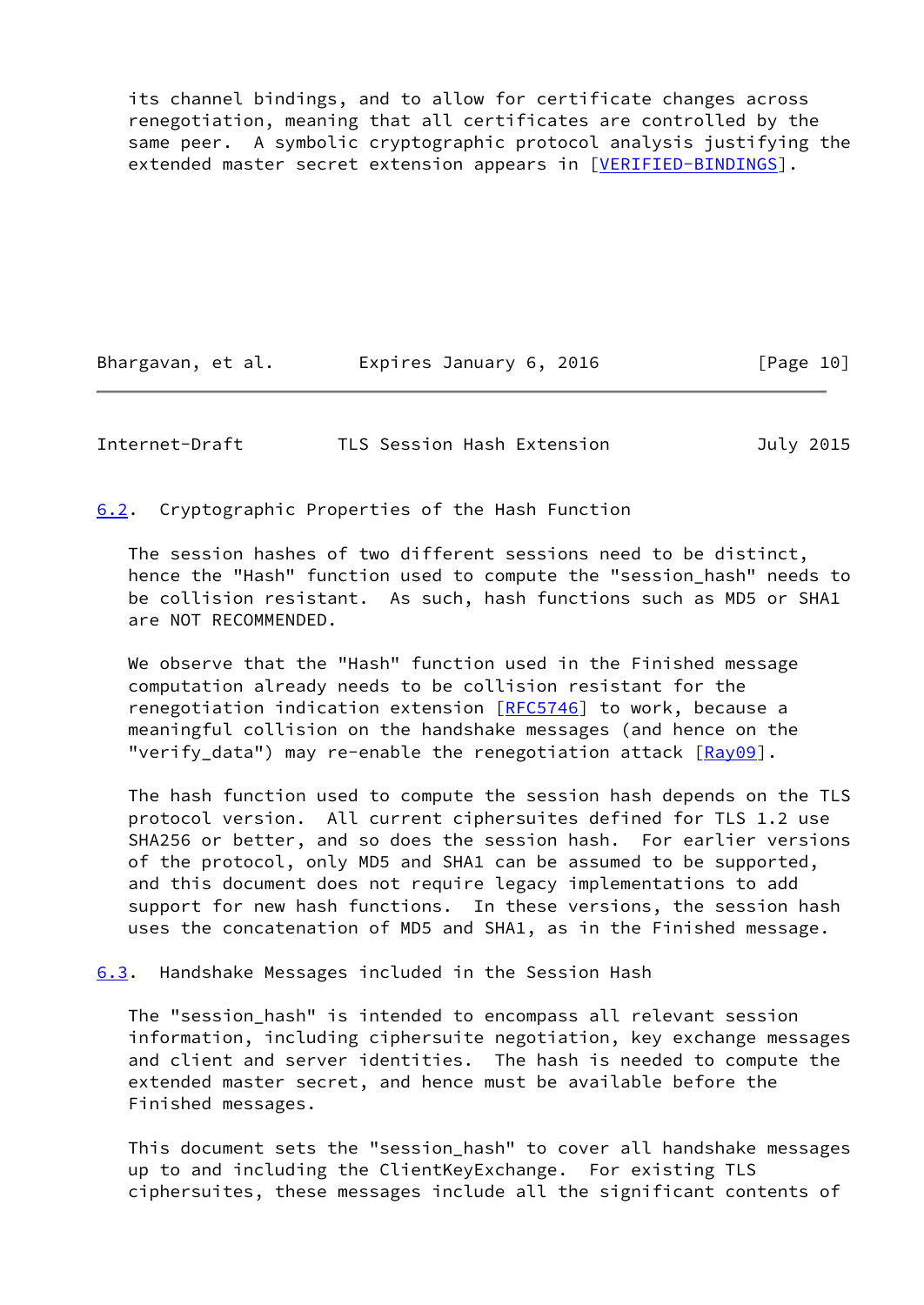the new session---CertificateVerify does not change the session content. At the same time, this allows the extended master secret to be computed immediately after the pre-master secret, so that implementations can shred the temporary pre-master secret from memory as early as possible.

 It is possible that new ciphersuites or TLS extensions may include additional messages between ClientKeyExchange and Finished that add important session context. In such cases, some of the security guarantees of this specification may no longer apply, and new man-in the-middle attacks may be possible. For example, if the client and server support the session ticket extension [\[RFC5077](https://datatracker.ietf.org/doc/pdf/rfc5077)], the session hash does not cover the new session ticket sent by the server. Hence, a man-in-the-middle may be able to cause a client to store a session ticket that was not meant for the current session. Attacks based on this vector are not yet known, but applications that store

| Bhargavan, et al. | Expires January 6, 2016 | [Page 11] |
|-------------------|-------------------------|-----------|
|-------------------|-------------------------|-----------|

<span id="page-12-1"></span>

| Internet-Draft | TLS Session Hash Extension | July 2015 |
|----------------|----------------------------|-----------|
|----------------|----------------------------|-----------|

 additional information in session tickets beyond those covered in the session hash require careful analysis.

## <span id="page-12-0"></span>[6.4](#page-12-0). No SSL 3.0 Support

SSL 3.0 [\[RFC6101](https://datatracker.ietf.org/doc/pdf/rfc6101)] is a predecessor of the TLS protocol, and it is equally vulnerable to the triple handshake attacks, alongside other vulnerabilities stemming from its use of obsolete cryptographic constructions that are now considered weak. SSL 3.0 has been deprecated [[I-D.ietf-tls-sslv3-diediedie\]](#page-14-6).

 The countermeasure described in this document relies on a TLS extension and hence cannot be used with SSL 3.0. Clients and servers implementing this document SHOULD refuse SSL 3.0 handshakes. If they choose to support SSL 3.0, the resulting sessions MUST use the legacy master secret computation, and the interoperability considerations of [Section 5.4](#page-8-0) apply.

### <span id="page-12-2"></span>[7](#page-12-2). IANA Considerations

 IANA has added the extension code point 23 (0x0017), which has been used by prototype implementations, for the "extended\_master\_secret" extension to the TLS ExtensionType values registry as specified in TLS [\[RFC5246](https://datatracker.ietf.org/doc/pdf/rfc5246)].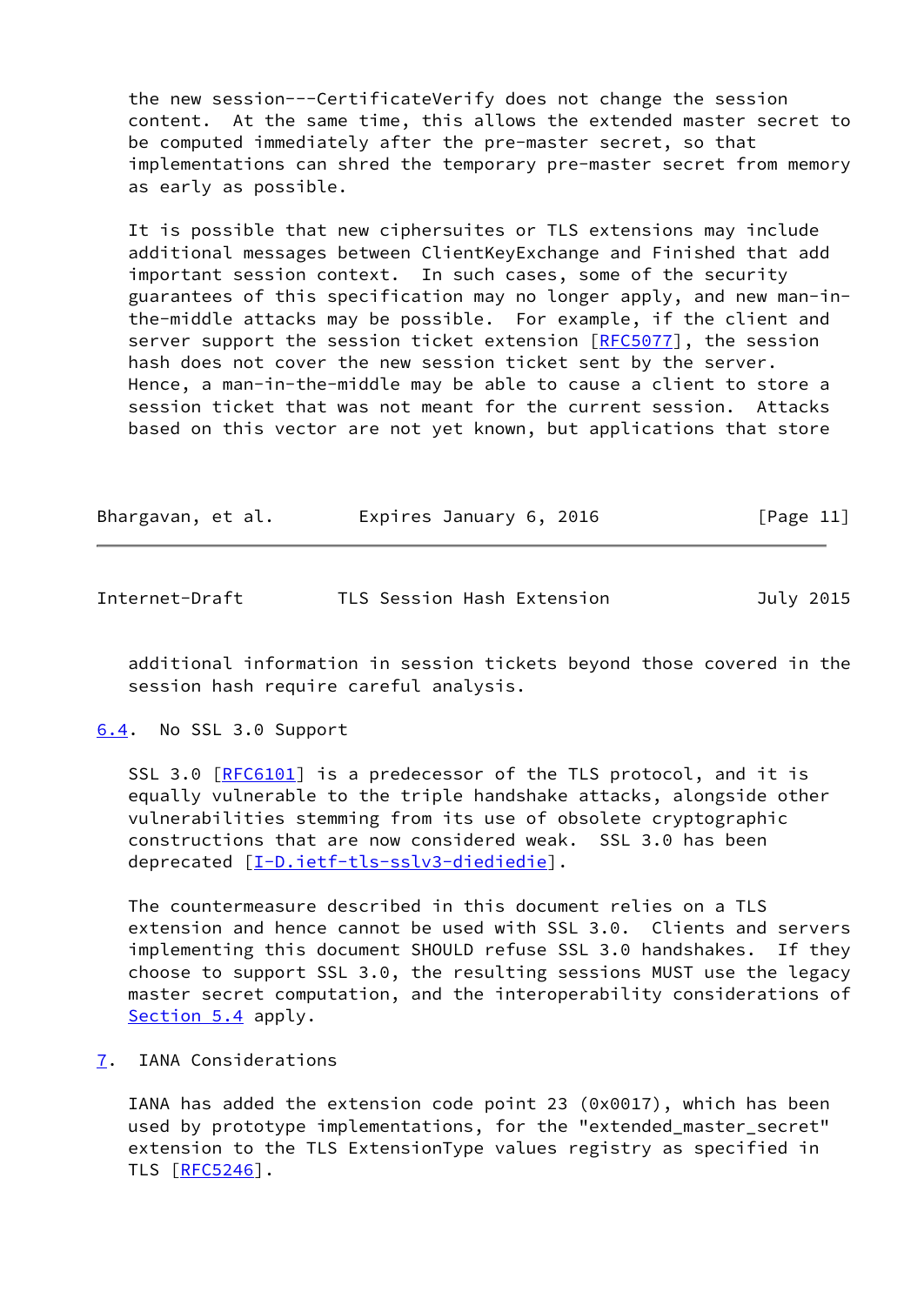# <span id="page-13-0"></span>[8](#page-13-0). Acknowledgments

 The triple handshake attacks were originally discovered by Antoine Delignat-Lavaud, Karthikeyan Bhargavan, and Alfredo Pironti, and were further developed by the miTLS team: Cedric Fournet, Pierre-Yves Strub, Markulf Kohlweiss, Santiago Zanella-Beguelin. Many of the ideas in this draft emerged from discussions with Martin Abadi, Ben Laurie, Nikos Mavrogiannopoulos, Manuel Pegourie-Gonnard, Eric Rescorla, Martin Rex, Brian Smith.

- <span id="page-13-1"></span>[9](#page-13-1). References
- <span id="page-13-2"></span>[9.1](#page-13-2). Normative References
	- [RFC2119] Bradner, S., "Key words for use in RFCs to Indicate Requirement Levels", [BCP 14](https://datatracker.ietf.org/doc/pdf/bcp14), [RFC 2119](https://datatracker.ietf.org/doc/pdf/rfc2119), March 1997.
	- [RFC5246] Dierks, T. and E. Rescorla, "The Transport Layer Security (TLS) Protocol Version 1.2", [RFC 5246](https://datatracker.ietf.org/doc/pdf/rfc5246), August 2008.

| Bhargavan, et al. | Expires January 6, 2016 | [Page 12] |
|-------------------|-------------------------|-----------|
|                   |                         |           |

<span id="page-13-4"></span>Internet-Draft TLS Session Hash Extension July 2015

- <span id="page-13-3"></span>[9.2](#page-13-3). Informative References
	- [RFC5746] Rescorla, E., Ray, M., Dispensa, S., and N. Oskov, "Transport Layer Security (TLS) Renegotiation Indication Extension", [RFC 5746,](https://datatracker.ietf.org/doc/pdf/rfc5746) February 2010.
	- [RFC6347] Rescorla, E. and N. Modadugu, "Datagram Transport Layer Security Version 1.2", [RFC 6347](https://datatracker.ietf.org/doc/pdf/rfc6347), January 2012.
	- [RFC5705] Rescorla, E., "Keying Material Exporters for Transport Layer Security (TLS)", [RFC 5705](https://datatracker.ietf.org/doc/pdf/rfc5705), March 2010.
	- [RFC5929] Altman, J., Williams, N., and L. Zhu, "Channel Bindings for TLS", [RFC 5929](https://datatracker.ietf.org/doc/pdf/rfc5929), July 2010.
	- [RFC4251] Ylonen, T. and C. Lonvick, "The Secure Shell (SSH) Protocol Architecture", [RFC 4251,](https://datatracker.ietf.org/doc/pdf/rfc4251) January 2006.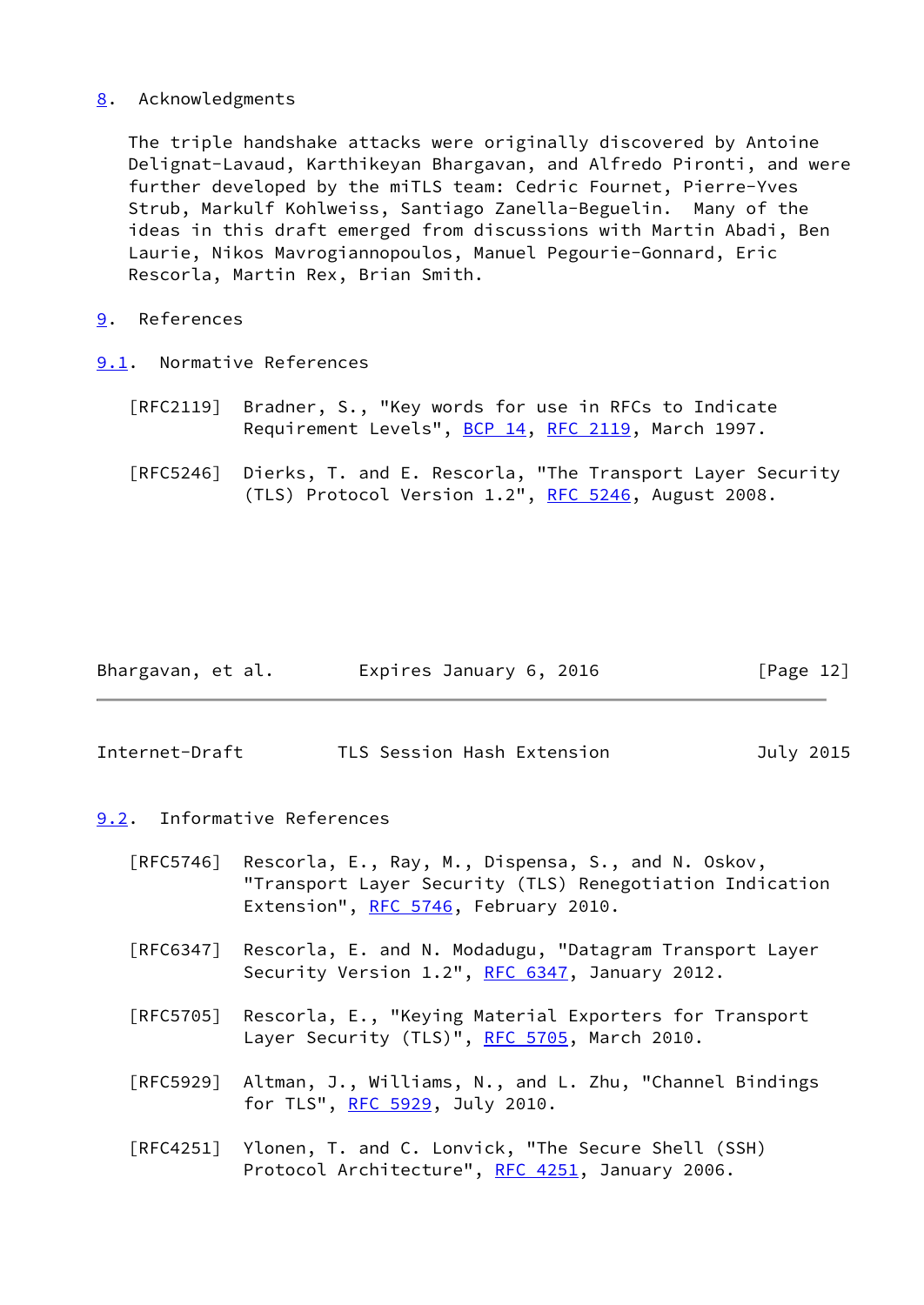- [RFC5077] Salowey, J., Zhou, H., Eronen, P., and H. Tschofenig, "Transport Layer Security (TLS) Session Resumption without Server-Side State", [RFC 5077,](https://datatracker.ietf.org/doc/pdf/rfc5077) January 2008.
- [RFC6101] Freier, A., Karlton, P., and P. Kocher, "The Secure Sockets Layer (SSL) Protocol Version 3.0", [RFC 6101](https://datatracker.ietf.org/doc/pdf/rfc6101), August 2011.
- [RFC7457] Sheffer, Y., Holz, R., and P. Saint-Andre, "Summarizing Known Attacks on Transport Layer Security (TLS) and Datagram TLS (DTLS)", [RFC 7457](https://datatracker.ietf.org/doc/pdf/rfc7457), February 2015.

<span id="page-14-6"></span> [I-D.ietf-tls-sslv3-diediedie] Barnes, R., Thomson, M., Pironti, A., and A. Langley, "Deprecating Secure Sockets Layer Version 3.0", [draft](https://datatracker.ietf.org/doc/pdf/draft-ietf-tls-sslv3-diediedie-03) [ietf-tls-sslv3-diediedie-03](https://datatracker.ietf.org/doc/pdf/draft-ietf-tls-sslv3-diediedie-03) (work in progress), April 2015.

### <span id="page-14-1"></span>[TRIPLE-HS]

 Bhargavan, K., Delignat-Lavaud, A., Fournet, C., Pironti, A., and P-Y. Strub, "Triple Handshakes and Cookie Cutters: Breaking and Fixing Authentication over TLS", IEEE Symposium on Security and Privacy (Oakland) , 2014.

## <span id="page-14-2"></span>[VERIFIED-BINDINGS]

 Bhargavan, K., Delignat-Lavaud, A., and A. Pironti, "Verified Contributive Channel Bindings for Compound Authentication", Network and Distributed System Security Symposium (NDSS) , 2015.

| Bhargavan, et al. | Expires January 6, 2016 | [Page 13] |
|-------------------|-------------------------|-----------|
|-------------------|-------------------------|-----------|

<span id="page-14-0"></span>

| Internet-Draft |  |  |  | TLS Session Hash Extension | July 2015 |  |
|----------------|--|--|--|----------------------------|-----------|--|
|----------------|--|--|--|----------------------------|-----------|--|

<span id="page-14-3"></span>[SP800-108]

 Chen, L., "Recommendation for Key Derivation Using Pseudorandom Functions (Revised)", NIST Special Publication 800-108 , 2009.

## <span id="page-14-4"></span>[COMPOUND-AUTH]

 Asokan, N., Valtteri, N., and K. Nyberg, "Man-in-the middle in tunnelled authentication protocols", Security Protocols, Springer LNCS Volume 3364 , 2005.

<span id="page-14-5"></span>[Ray09] Ray, M., "Authentication Gap in TLS Renegotiation", 2009.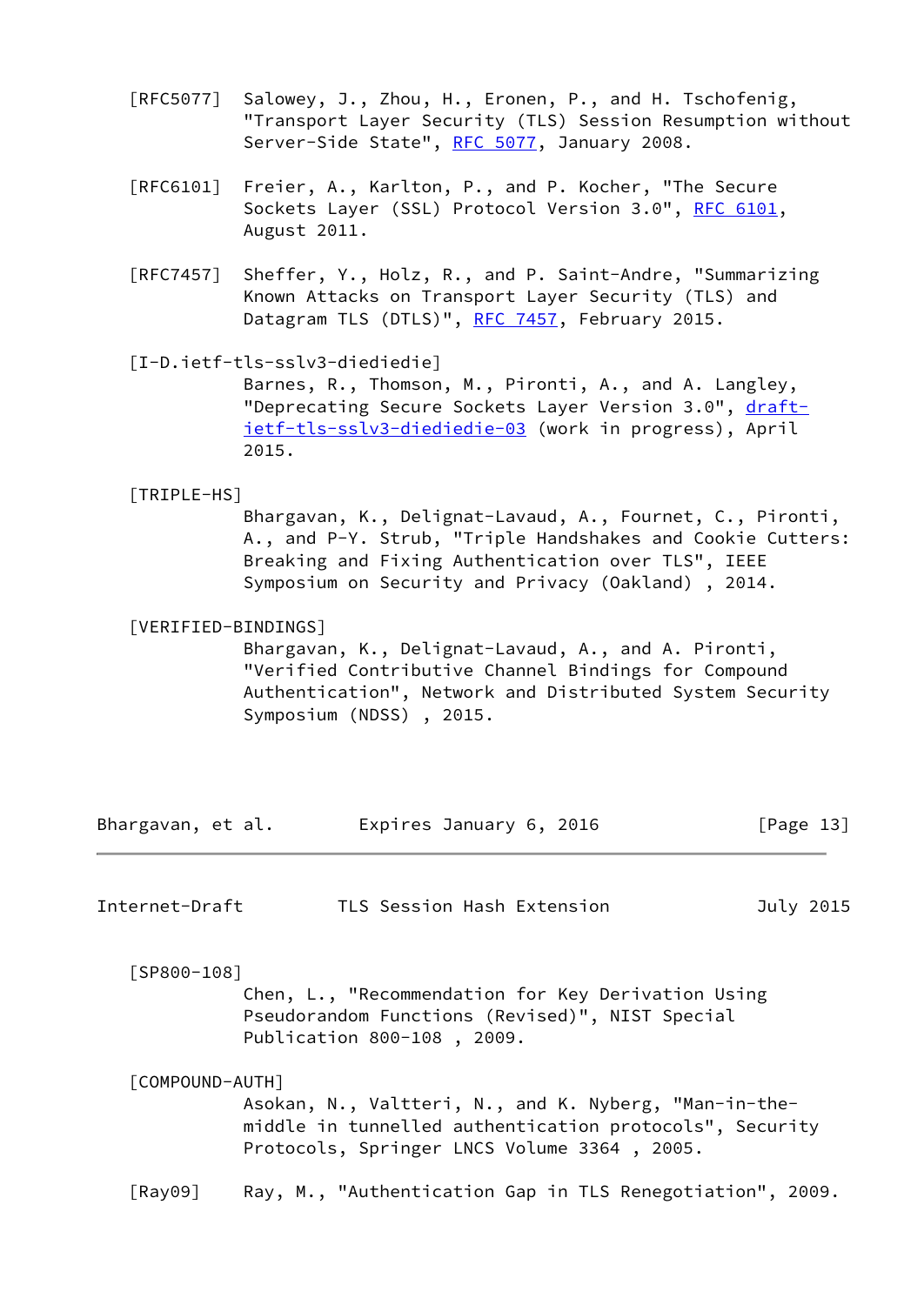```
Authors' Addresses
   Karthikeyan Bhargavan (editor)
   Inria Paris-Rocquencourt
   23, Avenue d'Italie
   Paris 75214 CEDEX 13
    France
   Email: karthikeyan.bhargavan@inria.fr
   Antoine Delignat-Lavaud
   Inria Paris-Rocquencourt
   23, Avenue d'Italie
   Paris 75214 CEDEX 13
    France
   Email: antoine.delignat-lavaud@inria.fr
   Alfredo Pironti
   Inria Paris-Rocquencourt
   23, Avenue d'Italie
   Paris 75214 CEDEX 13
    France
   Email: alfredo.pironti@inria.fr
   Adam Langley
   Google Inc.
   1600 Amphitheatre Parkway
   Mountain View, CA 94043
   USA
   Email: agl@google.com
Bhargavan, et al.     Expires January 6, 2016       [Page 14]
Internet-Draft TLS Session Hash Extension July 2015
   Marsh Ray
   Microsoft Corp.
   1 Microsoft Way
   Redmond, WA 98052
```